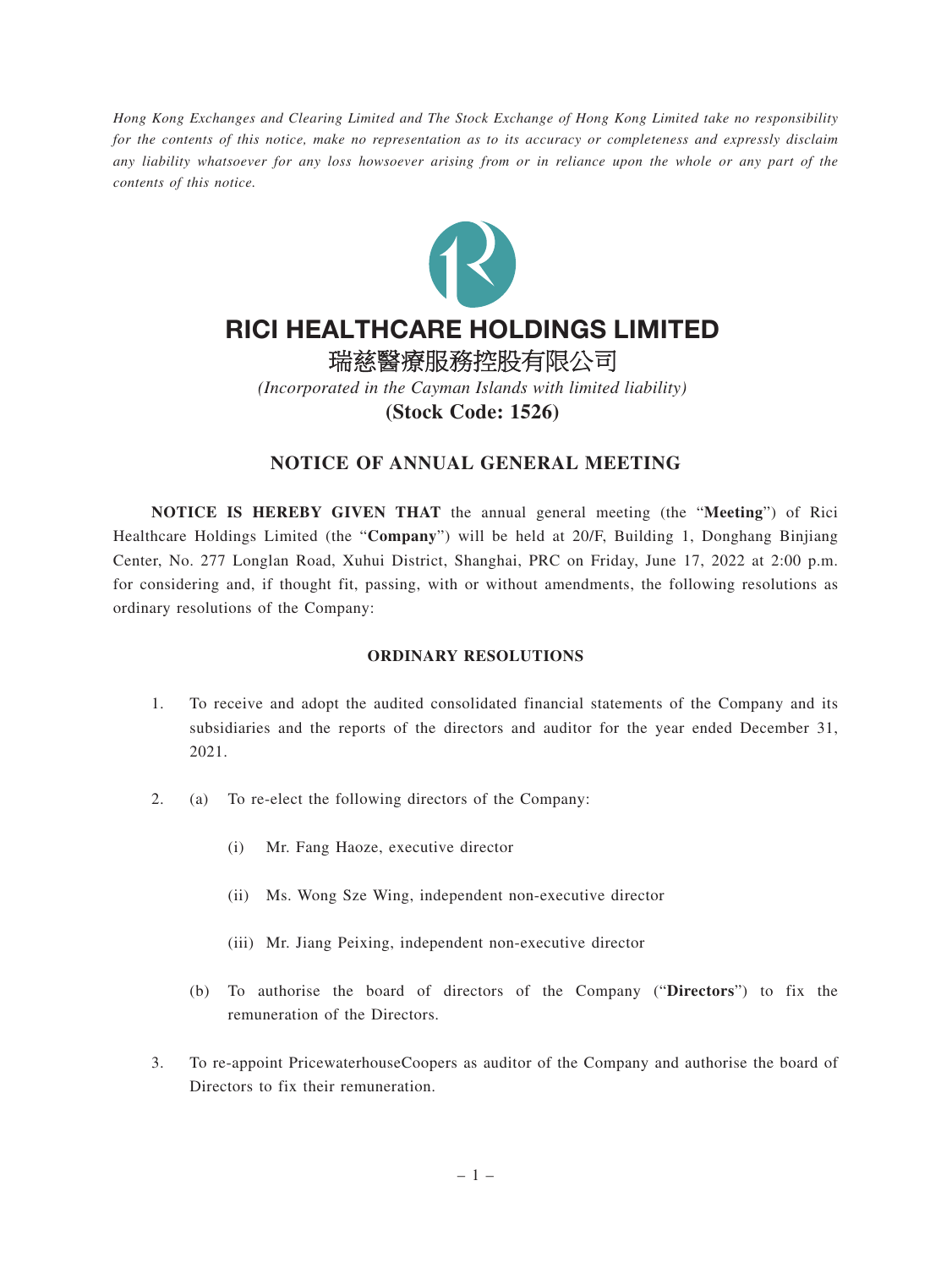4. To consider and, if thought fit, pass the following resolutions as ordinary resolutions:

### (A) "**That**:

- (i) subject to paragraph (iii) below, the exercise by the Directors during the Relevant Period (as hereinafter defined) of all the powers of the Company to allot, issue or otherwise deal with additional shares in the capital of the Company and to make or grant offers and/or agreements which may require the exercise of such powers be and is hereby generally and unconditionally approved;
- (ii) the approval in paragraph (i) of this resolution above shall be in addition to any other authorisation given to the Directors and shall authorise the Directors during the Relevant Period (as hereinafter defined) to make or grant offers, agreements and/or options which may require the exercise of such power after the end of the Relevant Period;
- (iii) the aggregate nominal amount of share capital allotted or agreed conditionally or unconditionally to be allotted (whether pursuant to options or otherwise) by the Directors during the Relevant Period (as hereinafter defined) pursuant to paragraph (i) of this resolution above, otherwise than pursuant to (1) a Rights Issue (as hereinafter defined); or (2) the grant or exercise of any option under the option scheme of the Company or any other option, scheme or similar arrangement for the time being adopted for the grant or issue to the directors, officers and/or employees of the Company and/or any of its subsidiaries of shares or rights to acquire shares of the Company; or (3) any scrip dividend or similar arrangement providing for the allotment of shares in lieu of the whole or part of a dividend on shares of the Company in accordance with the articles of association of the Company in force from time to time; or (4) any issue of shares in the Company upon the exercise of rights of subscription or conversion under the terms of any existing convertible notes issued by the Company or any existing securities of the Company which carry rights to subscribe for or are convertible into shares of the Company, shall not exceed the aggregate of 20 per cent of the aggregate nominal amount of share capital of the Company in issue as at the date of passing this resolution and the said approval shall be limited accordingly; and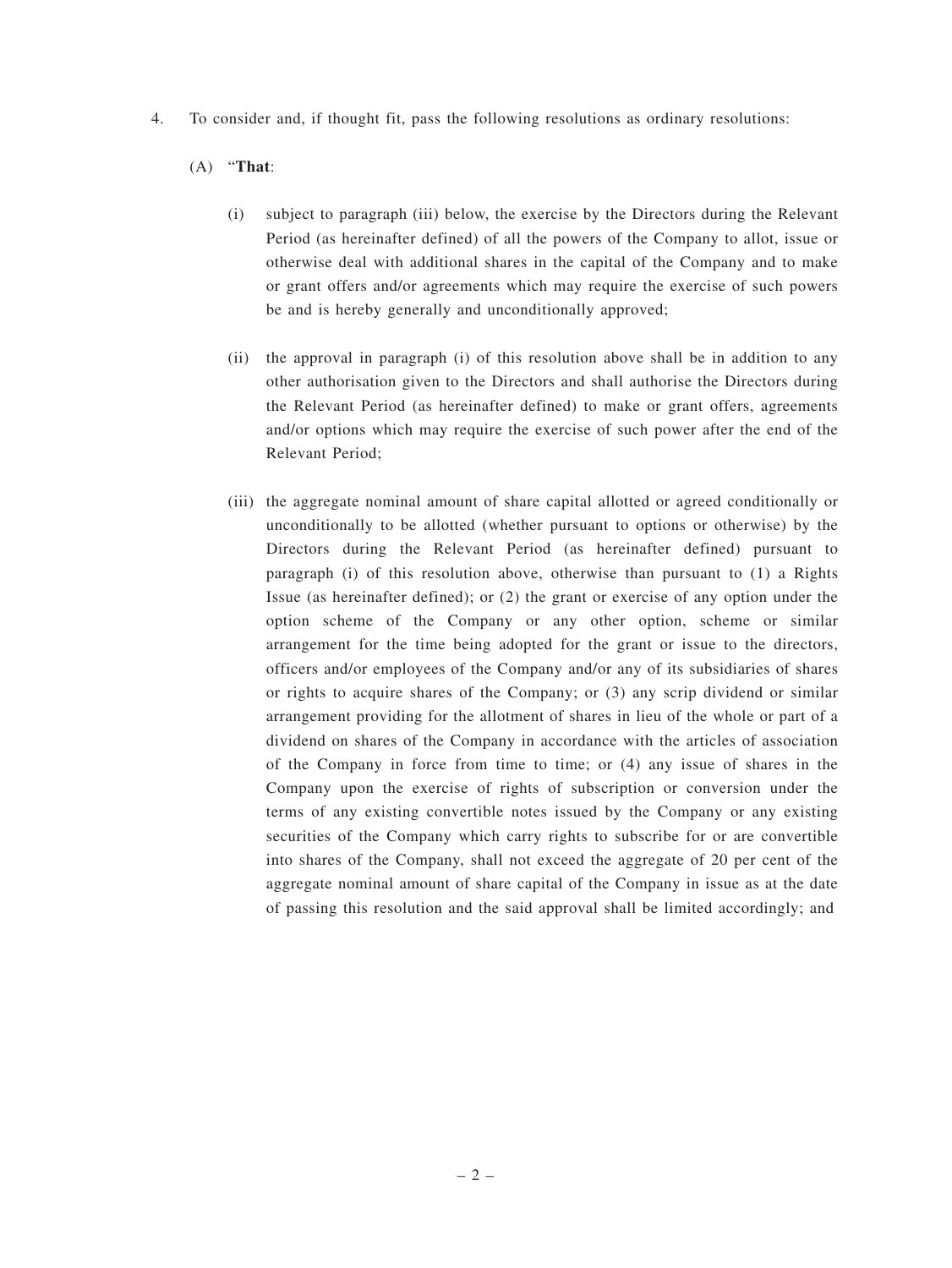- (iv) for the purpose of this resolution:
	- (a) "**Relevant Period**" means the period from the passing of this resolution until whichever is the earliest of:
		- (1) the conclusion of the next annual general meeting of the Company;
		- (2) the expiration of the period within which the next annual general meeting of the Company is required by any applicable laws or the articles of association of the Company to be held; and
		- (3) the revocation or variation of the authority given under this resolution by an ordinary resolution of the shareholders of the Company in general meeting; and
	- (b) "**Rights Issue**" means an offer of shares in the capital of the Company, or an offer or issue of warrants, options or other securities giving rights to subscribe for shares, open for a period fixed by the Directors to holders of shares in the capital of the Company or any class thereof whose names appear on the register of members on a fixed record date in proportion to their then holdings of such shares or class thereof (subject to such exclusion or other arrangements as the Directors may deem necessary or expedient in relation to fractional entitlements or, having regard to any restrictions or obligations under the laws of, or the requirements of, or the expense or delay which may be involved in determining the exercise or extent of any restrictions or obligations under the laws of, or the requirements of, any jurisdiction applicable to the Company, any recognised regulatory body or any stock exchange applicable to the Company)."

### (B) "**That**:

(i) subject to paragraph (iii) below, the exercise by the Directors during the Relevant Period (as hereinafter defined) of all the powers of the Company to repurchase shares of the Company on The Stock Exchange of Hong Kong Limited (the "**Stock Exchange**") or on any other stock exchange on which the shares of the Company may be listed and recognised for this purpose by the Securities and Futures Commission of Hong Kong (the "**SFC**") and the Stock Exchange under the Code on Share Buy-backs issued by the SFC and, subject to and in accordance with all applicable laws and the Rules Governing the Listing of Securities on the Stock Exchange (the "**Listing Rules**"), be and is hereby generally and unconditionally approved;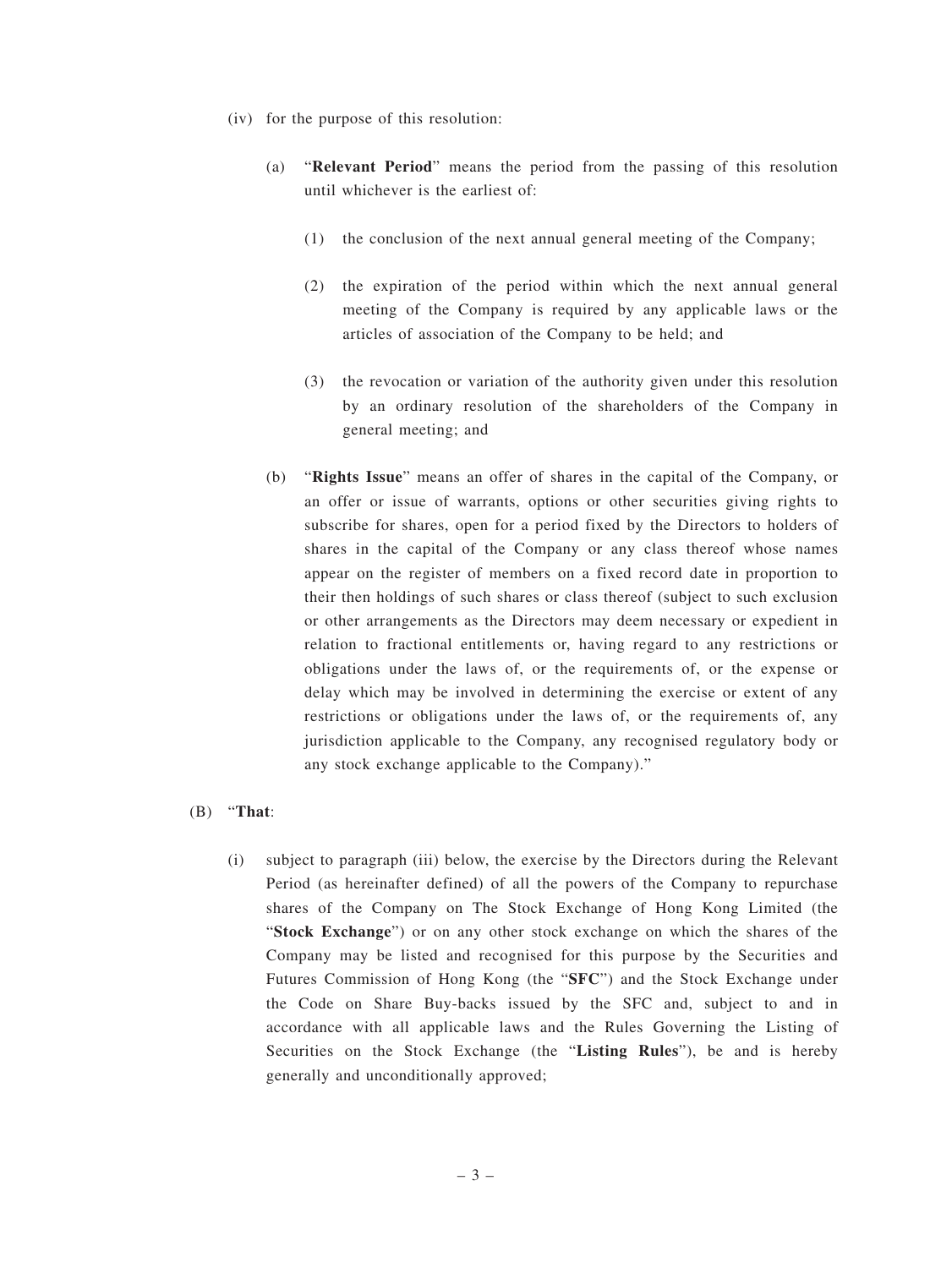- (ii) the approval in paragraph (i) of this resolution above shall be in addition to any other authorisation given to the Directors and shall authorise the Directors on behalf of the Company during the Relevant Period (as hereinafter defined) to procure the Company to repurchase its shares at a price determined by the Directors;
- (iii) the aggregate nominal amount of the shares of the Company, which may be repurchased by the Company during the Relevant Period (as hereinafter defined) pursuant to the approval in paragraph (i) of this resolution above shall not exceed 10 per cent of the aggregate nominal amount of the share capital of the Company in issue as at the date of passing of this resolution, and the said approval shall be limited accordingly;
- (iv) subject to the passing of each of the paragraphs (i), (ii) and (iii) of this resolution, any prior approvals of the kind referred to in paragraphs (i), (ii) and (iii) of this resolution which had been granted to the Directors and which are still in effect be and are hereby revoked; and
- (v) for the purpose of this resolution:

"**Relevant Period**" means the period from the passing of this resolution until whichever is the earliest of:

- (a) the conclusion of the next annual general meeting of the Company;
- (b) the expiration of the period within which the next annual general meeting of the Company is required by any applicable laws or the articles of association of the Company to be held; and
- (c) the revocation or variation of the authority given under this resolution by an ordinary resolution of the shareholders of the Company in general meeting."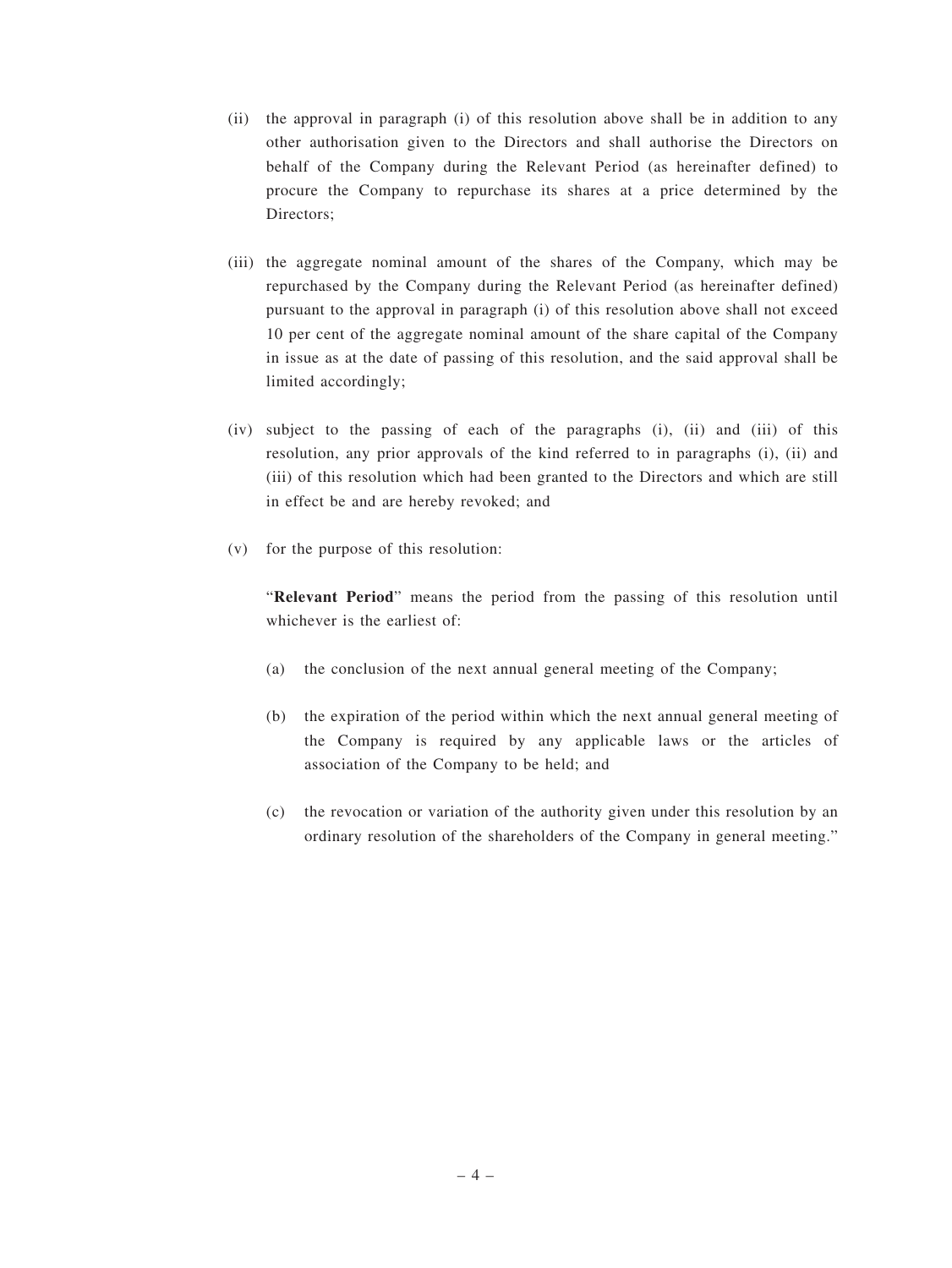(C) "**That** conditional upon the resolutions numbered 4(A) and 4(B) set out in the notice convening this meeting being passed, the general mandate granted to the Directors to exercise the powers of the Company to allot, issue and otherwise deal with new shares of the Company and to make or grant offers and agreements which might require the exercise of such powers pursuant to the ordinary resolution numbered 4(A) set out in the notice convening this meeting be and is hereby extended by the addition to the aggregate nominal amount of the share capital of the Company which may be allotted or agreed conditionally or unconditionally to be allotted by the Directors pursuant to such general mandate of an amount representing the aggregate nominal amount of the share capital of the Company repurchased by the Company under the authority granted pursuant to ordinary resolution numbered 4(B) set out in the notice convening this meeting, provided that such extended amount shall not exceed 10 per cent of the aggregate nominal amount of the share capital of the Company in issue as at the date of passing of this resolution."

> By Order of the Board **Rici Healthcare Holdings Limited Fang Yixin** *Chairman and Chief Executive Officer*

Shanghai, the PRC, April 29, 2022

*Registered Office:* 4th Floor, Harbour Place 103 South Church Street P.O. Box 10240 Grand Cayman KY1-1002 Cayman Islands

*Principal place of business in Hong Kong:* Unit 2413A, 24/F Tower One, Lippo Centre 89 Queensway Admiralty, Hong Kong